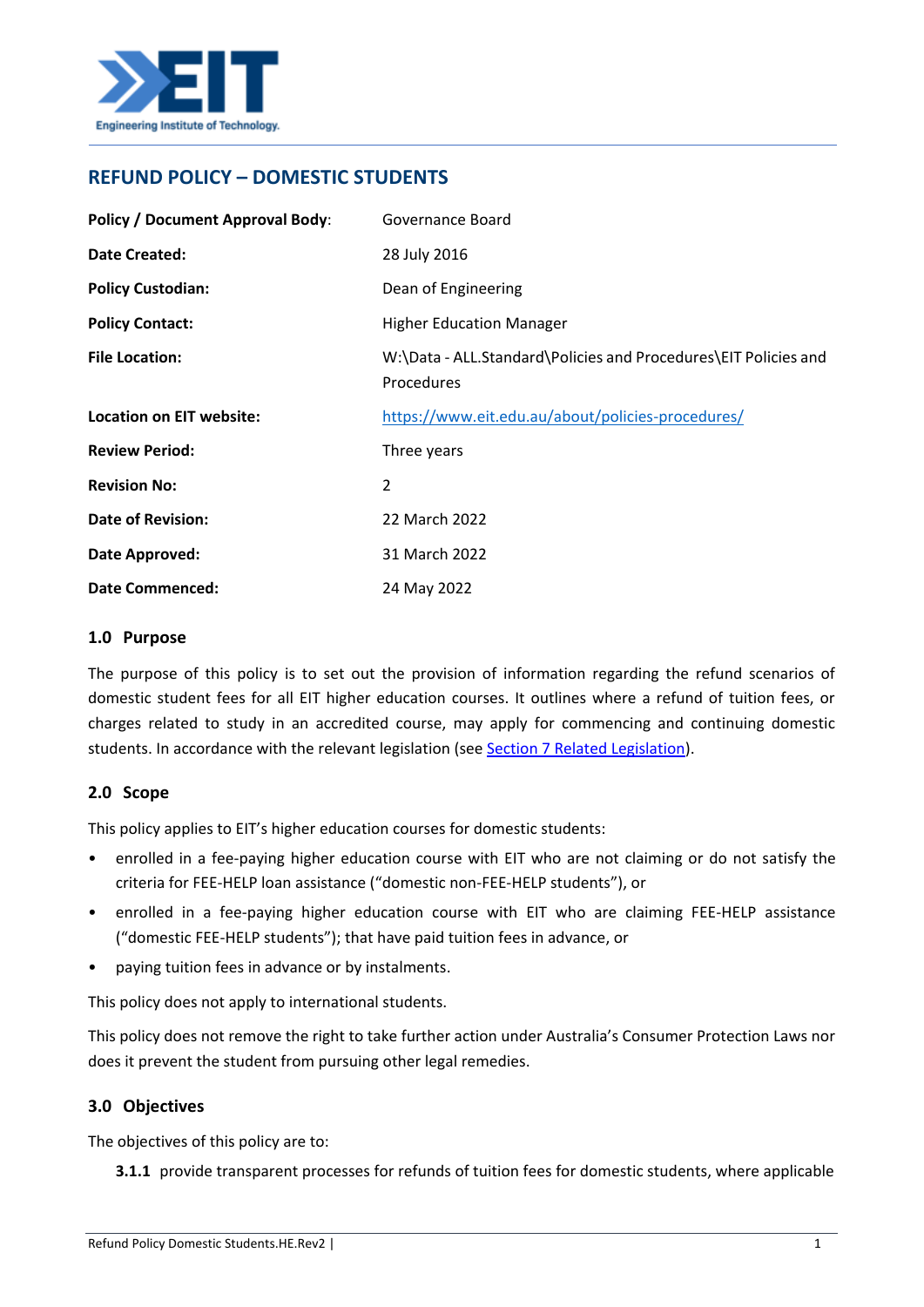

- **3.1.2** set out the circumstances where a full refund or a partial refund may apply for domestic students, and
- **3.1.3** comply with relevant legislation.

# **4.0 Implementation**

The Higher Education Manager is responsible for implementation of this policy and ensuring that it is distributed throughout the EIT higher education community.

Students are responsible for ensuring that they are familiar with this policy and EIT's tuition fees, charges and circumstances where a refund may apply before accepting an offer for admission into an EIT higher education course.

### **4.1 Non-Refundable Fees and Charges**

Administrative fees and incidental charges, fines and penalties are non-refundable, and are additional to tuition fees.

The *Fee Schedule* shows non-refundable fees and charges, noting that fees and charges may vary from time to time. The EIT website has a complete list included with the *Fee Schedule*.

# **4.2 Domestic Non-FEE-HELP Student**

### **4.2.1 Withdrawal**

'Domestic non-FEE-HELP' students who wish to withdraw from a course or unit(s) must advise EIT in writing by completing a Withdrawal Declaration Form and submit it to the Learning Support Officer. The withdrawal notice is not effective until the form is received and acknowledged by the Learning Support Officer.

In the event of a student withdrawing from a unit of study on or before the census date for that unit of study, 100% of the tuition fees paid for that unit will be refunded to the student.

Refunds are not automatic and will be paid upon application in addition to the application for withdrawal. To apply for a refund, students must complete a Refund Application Form and submit it to the Learning Support Officer. Any approved refunds will be processed within 28 days of EIT receiving the Refund Application Form.

In the event of a student withdrawing from a unit of study after the census date for that unit of study no refund is applicable for students who have paid in full in advance, and students who have paid by instalments will be financially liable for the full fee for that unit.

A student who withdraws from a unit after the census date, due to special circumstances, may apply to have any tuition fees paid refunded. See "Special Circumstances for all students" below.

# **4.3 Domestic FEE-HELP Students**

# **4.3.1 Withdrawal**

'Domestic FEE-HELP' students who wish to withdraw from a course or unit(s) must advise EIT in writing by completing a Withdrawal Declaration Form and submit it to the Learning Support Officer. The withdrawal notice is not effective until the form is received and acknowledged by the Learning Support Officer.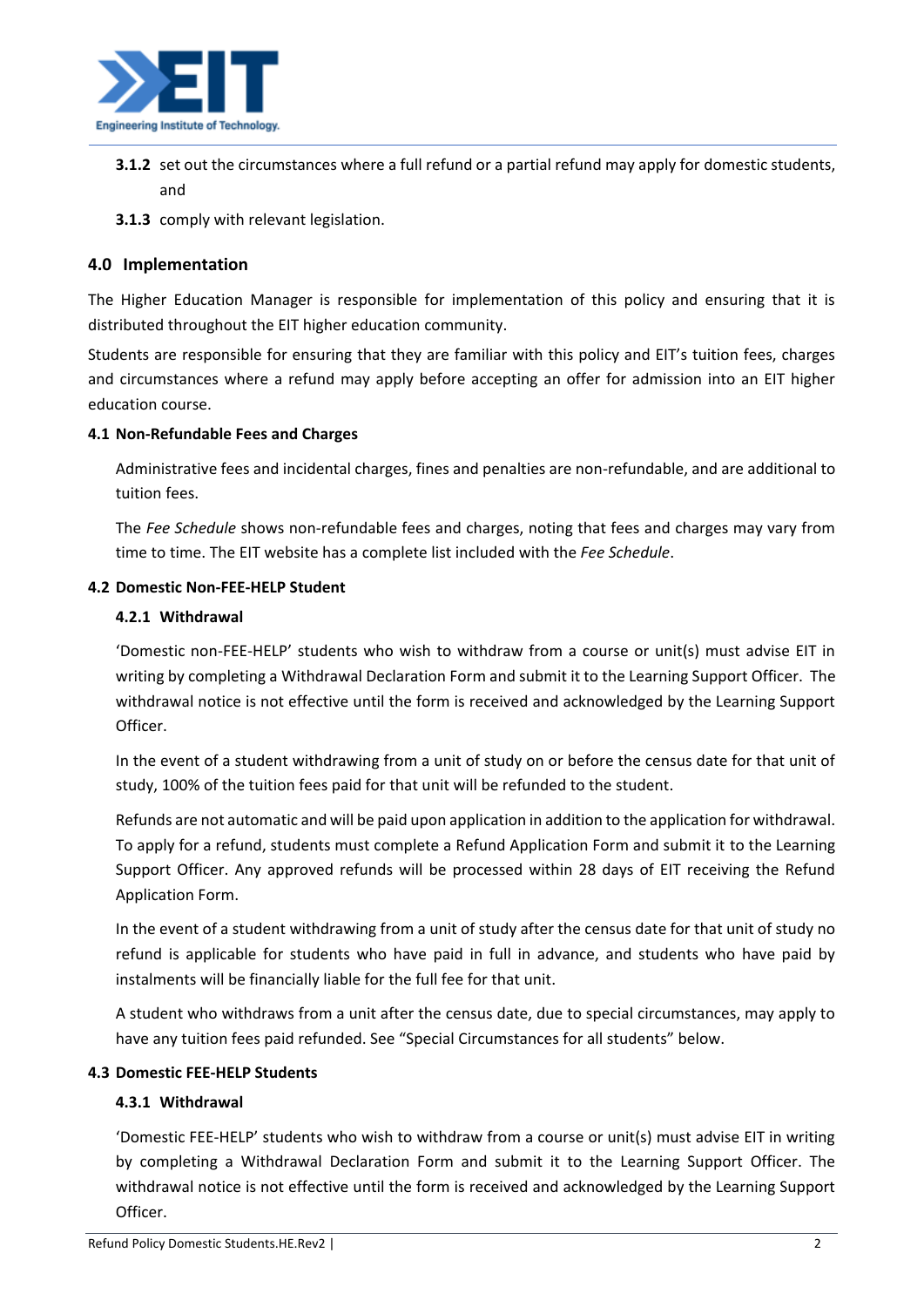

In the event of a student withdrawing from a unit of study on or before the census date for that unit of study, a student's FEE-HELP limit will not be reduced, and the student will not incur a FEE-HELP debt for that unit. If a student has paid any amount of their fees upfront they will be offered a refund of 100% of the tuition fees paid for that unit.

Refunds are not automatic and will be paid upon application in addition to the application for withdrawal. To apply for a refund, students must complete a Refund Application Form and submit it to the Learning Support Officer. Any approved refunds will be processed within 28 days of EIT receiving the Refund Application Form.

In the event of a student withdrawing from a unit of study after the census date for that unit of study no refund is applicable for any tuition fees paid upfront and the student will be financially liable for the full fee for that unit and will incur a FEE-HELP debt.

A student who withdraws from a unit after the census date, due to special circumstances, may apply to have any tuition fees paid refunded and have your FEE-HELP debt remitted. See "Special Circumstances for all students" below.

# **4.4 Deferment and Interruption to Studies (all domestic students)**

Deferment is an option for new students who have received a letter of offer but wish to defer their studies. The deferment procedure is described in more detail in the Admissions Policy.HE.

Applications for deferment will be assessed and, if granted, any tuition fees already paid will be refunded. Deferment applications are not accepted after the course start date. In these circumstances, students will need to withdraw (see previous section on withdrawal).

Continuing students who wish to interrupt their studies should refer to the withdrawal guidelines above regarding refund eligibility. Withdrawal procedures are outlined in detail in the *Admissions Policy.HE*.

# **4.5 Summary of Refund Eligibility for Domestic Students**

**Table 1** provides a summary of circumstances when a refund may be available for domestic students.

| <b>Table 1: Refund Eligibility for Domestic Students</b>              |                                                                                           |                                                                                 |  |
|-----------------------------------------------------------------------|-------------------------------------------------------------------------------------------|---------------------------------------------------------------------------------|--|
| <b>Circumstances</b>                                                  | <b>Refund</b>                                                                             | <b>Process</b>                                                                  |  |
| Withdrawal from a unit or<br>course, on or before the Census<br>Date. | Yes. Full refund of tuition fees.<br>FEE-HELP students will not incur<br>a FEE-HELP debt. | Complete a Withdrawal<br>Declaration Form and Refund<br><b>Application Form</b> |  |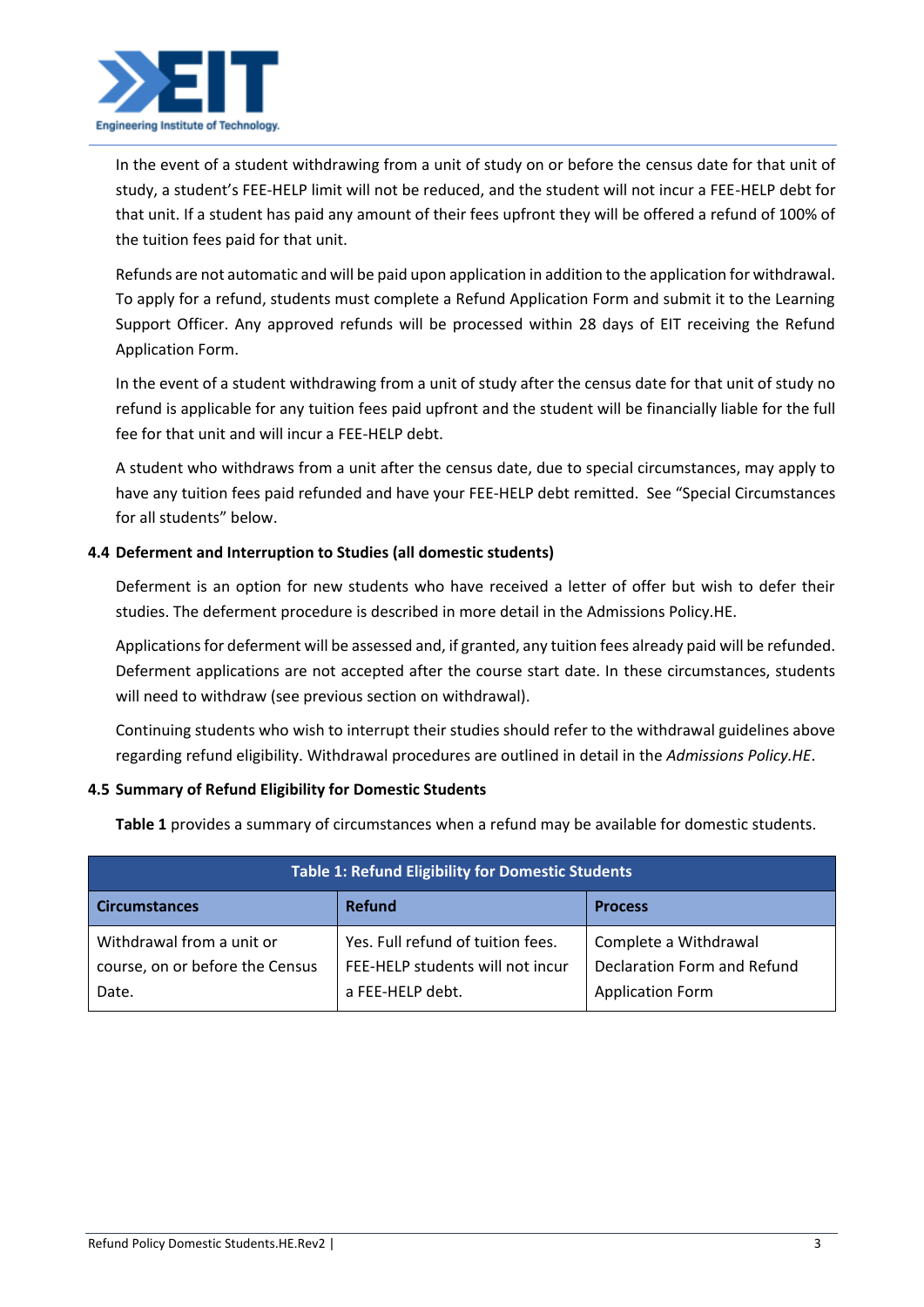

| <b>Table 1: Refund Eligibility for Domestic Students</b>                                                                                                                                                                                                              |                                                             |                                                                                                                                                           |  |  |
|-----------------------------------------------------------------------------------------------------------------------------------------------------------------------------------------------------------------------------------------------------------------------|-------------------------------------------------------------|-----------------------------------------------------------------------------------------------------------------------------------------------------------|--|--|
| <b>Circumstances</b>                                                                                                                                                                                                                                                  | <b>Refund</b>                                               | <b>Process</b>                                                                                                                                            |  |  |
| EIT withdraws the offer of<br>enrolment:<br>if the student fails to meet<br>the entry requirements, such<br>as the stated level of English.<br>based on incorrect or<br>$\bullet$<br>incomplete information<br>provided by the applicant.                             | Yes. Full refund of tuition fees.                           | Learning Support Officer will<br>communicate withdrawal of offer<br>to the student.<br>Complete a Refund Application<br>Form                              |  |  |
| EIT default (unable to deliver the<br>course). EIT may offer students a<br>place in an alternative course at<br>EIT or another registered<br>provider. In such circumstances<br>there will be no additional cost<br>to the student, and a refund will<br>not be paid. | Yes. Full refund of tuition fees.                           | EIT will refund the tuition fees to<br>the student in full within 28 days.<br>No refund will be given if the<br>student accepts an alternative<br>course. |  |  |
| Withdrawal after the Census<br>Date with no special<br>circumstances                                                                                                                                                                                                  | No refund. FEE-HELP students<br>will incur a FEE-HELP debt. |                                                                                                                                                           |  |  |
| Withdrawal after the Census<br>Date, but special circumstances<br>apply                                                                                                                                                                                               | Possible                                                    | See "Special Circumstances for<br>All Students" section below.                                                                                            |  |  |

# **4.6 Special Circumstances for All Domestic Students**

**Table 2** provides a summary of Special Circumstances for All Domestic Students

Special circumstances may apply for provision of a refund when student withdrawal is after the census date if EIT makes an assessment that the special circumstances comply with the guidelines. The student must have:

- been enrolled in the unit after the census date
- not successfully completed the requirements of the unit, and
- submitted a written application for special circumstances using the *Refund Application Form* together with a *Withdrawal Declaration Form* and supporting evidence*.*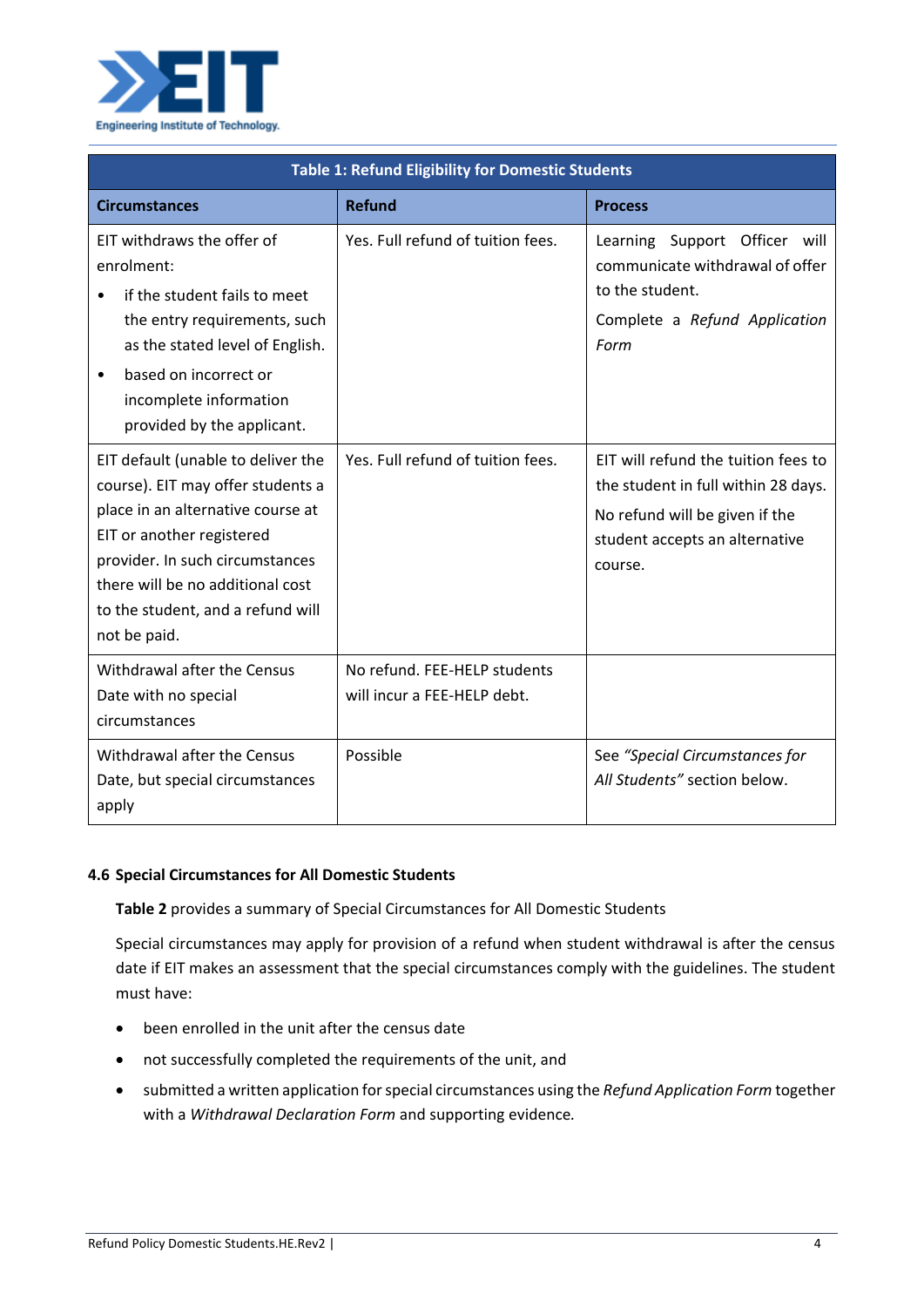

#### **4.6.1 Guidelines – The Special Circumstances:**

- were beyond the student's control, which is reasonably considered as not due to the student's action or inaction, either direct or indirect, and for which the student is not responsible and;
	- o were unusual for the student, and
	- $\circ$  made it impractical for the student to complete the requirements of the course/s, and
	- o did not occur until after the Census Date for the course/s, or
	- o where the circumstances occurred or existed before the Census Date, worsened or changed, such that their full effect was not apparent to the student until after that date.
- would make it impractical for a student to complete the requirements of the course/s and may include (but are not limited to):
	- $\circ$  medical circumstances that have changed to such an extent that the student is unable to continue studying, or new medical circumstances arose.
	- o family/personal circumstances such as death, significant medical issues, unforeseen financial difficulties, or other circumstances that are unreasonable to expect a person to continue their studies.
	- o employment related circumstances where employment status or arrangements have changed so that the student is unable to continue their studies and this change is beyond their control.
	- $\circ$  program related circumstances where EIT has changed the course offered, and the student is disadvantaged by either not being able to complete the course, or not being given credit towards other courses or programs.
	- o extenuating circumstances of reasonable significance that interfere with the student's ability to meet a program's requirements. For example, carers' responsibilities, legal commitments, military service, accidents or natural disasters.

Special circumstances do not include:

- lack of knowledge or understanding of this policy or government legislation; or
- failure to follow correct procedures; or
- academic ability that was less than expected.

Special circumstances are accepted as basis for a refund at the discretion of EIT.

#### **4.6.2 Supporting Documentation**

Students should ensure that their supporting documentation complies with EIT's requirements and is:

- an original document or a certified copy
- an original medical certificate that details the condition where medical circumstances apply
- a statutory declaration, where relevant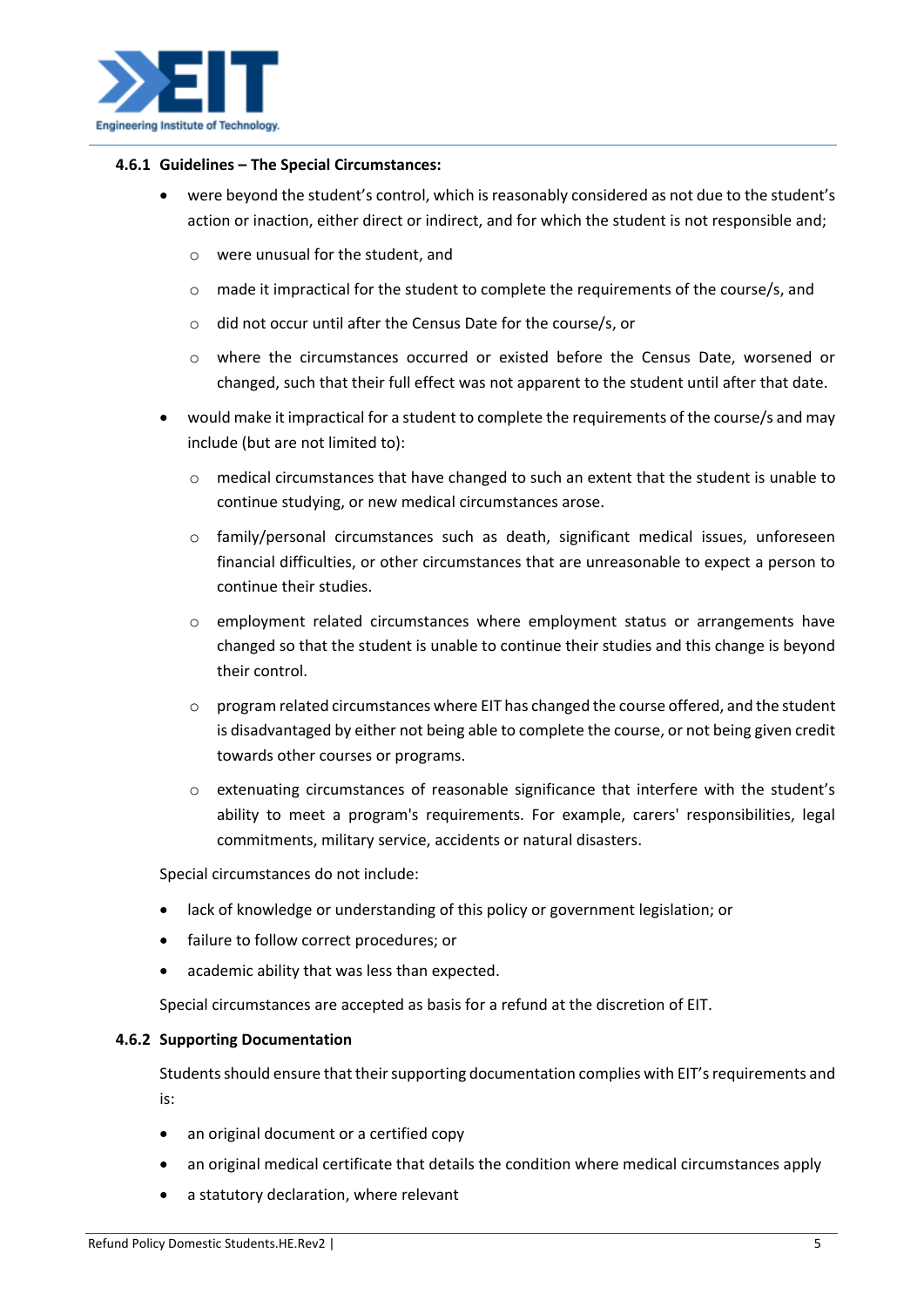

- a detailed account of the circumstances or events that are relevant to the application, including specific dates, and demonstrates how it meets the 'Special Circumstances' section of this policy
- a true and honest representation of the circumstances, and
- other documentation requested by EIT.

# **4.6.3 FEE-HELP Students – Additional Information about Special Circumstances**

FEE-HELP students may be eligible to have their HELP debt remitted (and FEE-HELP balance recredited, if applicable) under particular circumstances referred to as 'special circumstances' above. Applications submitted due to 'special circumstances' must reach EIT within 12 months of the student's withdrawal day. The 'withdrawal day' is the day EIT specifies in its notice as the day the withdrawal takes effect.

There are no provisions for students in the Higher Education Support Act 2003 (HESA) for a debt to be remitted if a student has already completed a unit or course of study.

If students withdraw from a unit after the census date because they changed their mind, students are legally obliged to repay the HELP debt, and are not able to apply to have the HELP debt remitted.

| Table 2: Where Refunds May Apply Under Special Circumstances<br>for All Domestic Students                                                                                               |                             |                                                                                                      |  |  |
|-----------------------------------------------------------------------------------------------------------------------------------------------------------------------------------------|-----------------------------|------------------------------------------------------------------------------------------------------|--|--|
| <b>Circumstances</b>                                                                                                                                                                    | Refund/<br><b>Remission</b> | <b>Process</b>                                                                                       |  |  |
| Withdrawal from a unit or course due to<br>special circumstances beyond the control<br>of the student. See 'Special Circumstances<br>for All Students' section in this Policy.          | Possibility                 | A student may submit a request for special<br>circumstances, if eligible, or may lodge an<br>appeal. |  |  |
| Withdrawal from a unit or course after the<br>Census Date.                                                                                                                              | No.                         | A student may submit a request for special<br>circumstances, if eligible, or may lodge an<br>appeal. |  |  |
| EIT cancels a student's enrolment due to<br>reasons of unsatisfactory progress,<br>misconduct, lack of attendance or a<br>student has provided fraudulent or<br>misleading information. | No.                         | A student may submit a request for special<br>circumstances, if eligible, or may lodge an<br>appeal. |  |  |
| EIT cancels a student's enrolment due to<br>non-payment of tuition fees or other fees<br>and charges.                                                                                   | No                          | A student may submit a request for special<br>circumstances, if eligible, or may lodge an<br>appeal. |  |  |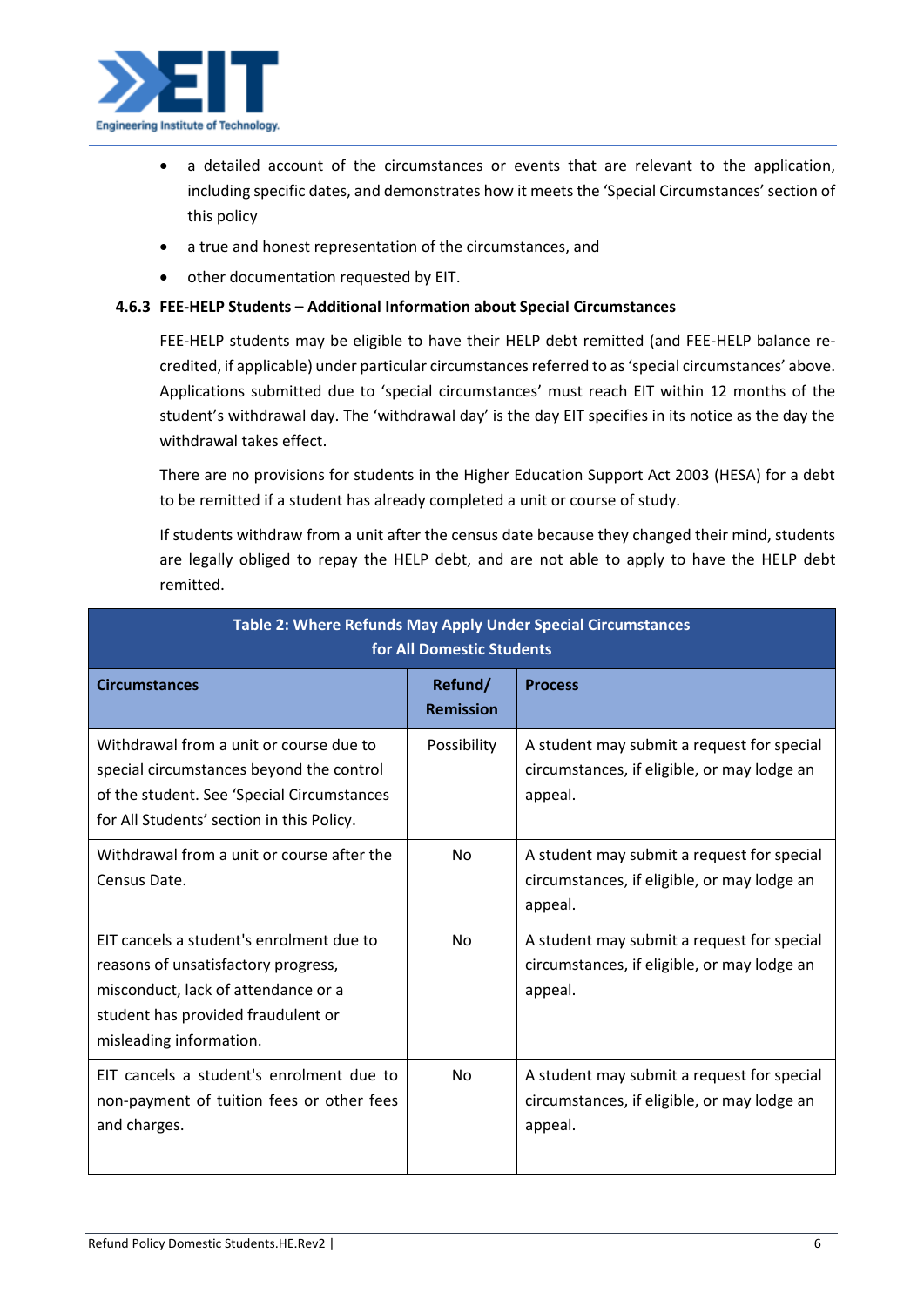

| Table 2: Where Refunds May Apply Under Special Circumstances<br>for All Domestic Students                           |                             |                                                                                                                                                                                                |  |  |
|---------------------------------------------------------------------------------------------------------------------|-----------------------------|------------------------------------------------------------------------------------------------------------------------------------------------------------------------------------------------|--|--|
| <b>Circumstances</b>                                                                                                | Refund/<br><b>Remission</b> | <b>Process</b>                                                                                                                                                                                 |  |  |
| After submitting a formal complaint in<br>accordance with the Student Complaints,<br>Grievances and Appeals Policy. | Possibility                 | Complete and submit a Student Complaint<br>Form, together with relevant evidence;<br>Tuition fees may be refunded in full or in<br>part, depending on the outcome of the<br>grievance process. |  |  |

### **4.7 Payment of Refunds**

Refunds will be paid within 28 days of receipt of a complete *Refund Application Form* by EIT*.* Incomplete forms or applications without sufficient supporting documentation may cause delays in processing refunds.

Refunds will be paid:

- in Australian dollars.
	- $\circ$  If the tuition fee was paid by credit card within the last 12 months, then under Australian banking regulations the refund must be credited to the credit card from which the fee was initially paid.
- directly to the person who entered into the contract with EIT as the registered provider, unless written permission has been given to make the payment to another person.

EIT will record the transaction in the Student Records Management System.

#### **4.8 Appeals**

#### **4.8.1 Domestic Non FEE-HELP Students**

Domestic non-FEE-HELP students may seek a review of any decision related to a refund application by submitting an appeal to the Learning Support Officer within 28 days of receiving the decision notice from EIT. The appeal must be accompanied by supporting documentation.

The Higher Education Manager will consider appeals relating to refunds. Students will be notified of the decision within 28 days of EIT receiving the application. If students are not satisfied with the reviewed decision, then they can make an appeal to the Governance Board or seek an external review, as set out in the *Student Complaints, Grievances and Appeals Policy.HE*.

#### **4.8.2 Domestic FEE-HELP Students**

Domestic FEE-HELP students who are not satisfied with a determination for a remission of a FEE-HELP liability and re-credit of FEE-HELP balance may seek a review of the determination by submitting a request for review in writing to the Learning Support Officer within 28 days of receiving the determination notice from EIT.